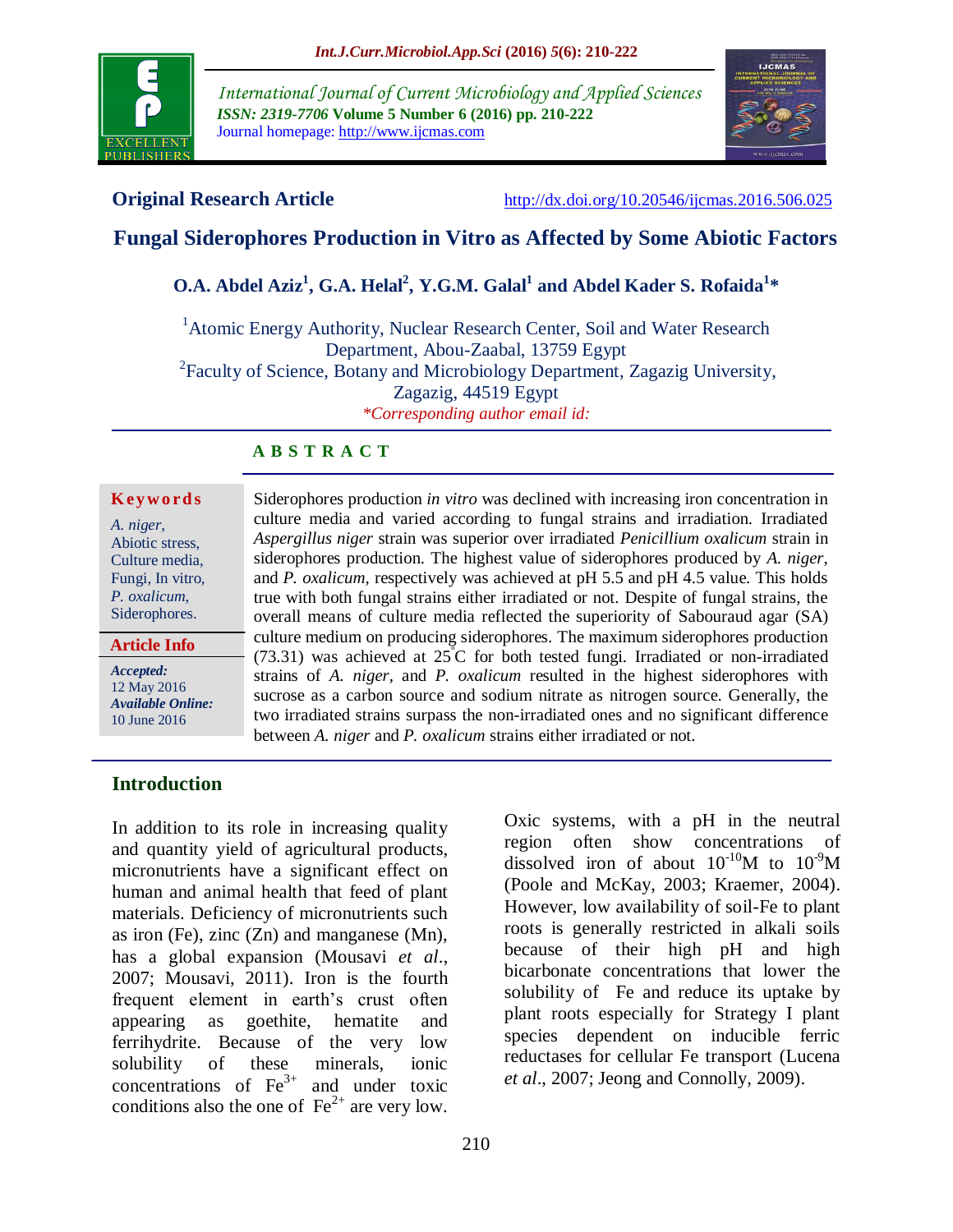In most calcareous soils with high pH solubility of micronutrient is low and cause decline uptake of these elements and finally requirement of plants to these elements is increasing (Mousavi *et al*., 2011; Alloway, 2008). Iron chlorosis in plants is an old worldwide problem occurring in areas of calcareous and/or alkaline soils (Mengel *et al.*, 2001; Tagliavini and Rombolà, 2001; Pestana *et al.*, 2003).

Under iron-limited conditions, most prokaryotic cells, certain fungi and plants elaborate multiple low-molecular-weight (often  $\langle$  1000 Da), high-affinity chelating agents (although some siderophores have lower affinities), which solubilizes ferric iron in the environment and transport it into the cell (Crosa and Walsh, 2002; Ong and Neilands, 1979; Pérez-Miranda *et al*., 2007). These compounds are generically known as siderophores and they are typically found in iron-deficient cultures (Dimkpa *et al*., 2009). Fungi exploit the surrounding soil environment for nutrients primarily by hyphal extension. In this way, fungi secrete siderophores into the soil to chelate or bind tightly iron that is subsequently brought back into the cell by specific uptake mechanisms. This iron will be used for diverse processes that are essential to the organism's survival (Winkelmann, 2007).

Therefore, this work aimed to follow up the optimization of fungal siderophores production conditions and studying the impact of siderophores producer on iron availability (*In vitro*).

## **Materials and Methods**

## **Experimental Organisms**

*Aspergillus nige*r (10618 AUMC) and *Penicillium oxalicum* (10619 AUMC) previously isolated from Mashtool and

Inshas Al-raml, sharkia, Egypt and identified at Assiut University Mycological Center (AUMC), Egypt were found to be best isolates in between 16 species tested for siderophores production.

#### **Irradiation process**

The source of irradiation was cobalt-60 gamma cell 220 located at Cyclotron, Nuclear Research Center, Atomic Energy Authority. The dose rate was 1.09 kGy at the time of experiment. Agar slants of the tested strains were subjected to dose levels 0.5 to 10.0 kGy.

#### *Media: the following media were used:*

*Cas blue solution (CAS):* **(Schwyn and Neilands** (Shin *et al*., 2001)) using 60.5 mg Chrome azurol S (CAS) dissolved in 50 ml water distilled, deionized, and mixed with 10 ml iron (III) solution  $(1 \text{ mmol/l} \text{ FeCl}_3)$ .6H $_2$ 0, 10 mmol/l HCl). Under stirring, this solution was slowly added to 72.9 mg HDTMA dissolved in 40 ml water. The resultant dark blue mixture was autoclaved at 121°C for 15 min.

*Czapek-Dox's agar medium* **(g/l):** (Czapek 1902-1903 and Dox 191)) (Thom and Raper, 1945) Sucrose, 30.0; NaNO3, 2.0; KH2PO4, 1.0; MgSO4.7H2O, 0.5; KCl, 0.5; FeSO<sub>4</sub>.5H<sub>2</sub>O, 0.001; CaCl<sub>2</sub>, 0.001; Bactoagar, 15.0 and rose bengal (Merck) as a bacteriostatic agent (0.065).

*Potato Dextrose Agar (PDA)* **(g/l):** (Leslie and Summerell, 2006) Potato slices, 250; Glucose, 20; Agar, 20.

*Czapek's Yeast Extract Agar (CYA***) (g/l):** (Onion's *et al*., 1981) Sucrose, 30; NaNO3, 2.0; K<sub>2</sub>HPO<sub>4</sub>, 1.0; MgSO<sub>4</sub>.H<sub>2</sub>O, 0.5; KCl, 0.5; FeSO4.7H2O, 0.01; agar, 15; Yeast extract, 5.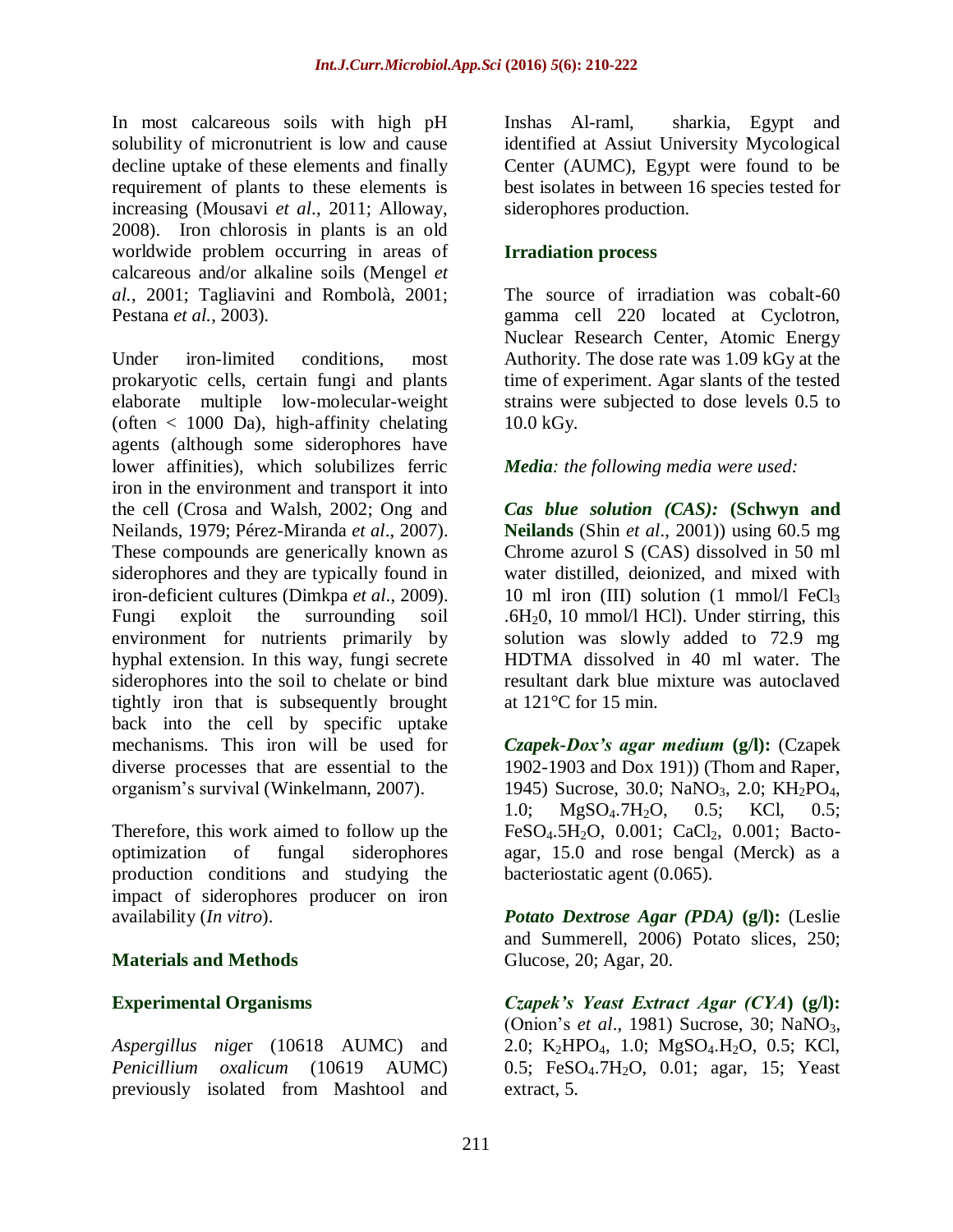*Lignocellulose Agar (LCA)* **(g/l):** (Miura and Kudo, 1970) Glucose,  $1.0$ ; KH<sub>2</sub>PO<sub>4</sub>,  $1.0$ ; MgSO<sub>4</sub>.7H<sub>2</sub>O, 0.2; KCl, 0.2; NaNO<sub>3</sub>, 2.0; Yeast Extract, 0.2; agar, 13.0.

**Sabouraud agar (SA) (g/l)**: (Sabouraud, 1896) Peptone, 10; glucose, 40; agar, 15**.**

**Malt extract agar (MEA) (g/l):** (Raper and Thom, 1949) Malt extract, 15; peptone, 1.0; glucose, 20.0; gar, 20.0.

**Hagem's nutrient solution (g/l):** (Szaniszlo *et al.* 1981) KH<sub>2</sub>PO<sub>4</sub>, 0.5; MgSO<sub>4</sub>.7H<sub>2</sub>O,  $0.5$ ; NH<sub>4</sub>Cl,  $0.5$ ; glucose, 5.0; Malt extract, 5.0; FeCl<sub>3</sub> % 1 solution 10 drop,  $H_2O$ (distilled)  $1000.0$  ml from which FeCl<sub>3</sub> was omitted (= low iron medium) . Its phosphate content was increased to  $2g$  K<sub>2</sub>HPO<sub>4</sub> and  $1.0g$  KH<sub>2</sub>PO<sub>4</sub> L<sup>-1</sup>.

**Low Iron Media for siderophores production** *(g/l):* **(Abd-allah and Mahmoud, 2001):** Glucose, 10; NaHPO<sub>4</sub>, 7;  $KH_2PO_4$ , 3;  $NH_4Cl$ , 1; NaCl, 0.5; MgSO<sub>4</sub>.7H<sub>2</sub>O, 0.25; CaCl<sub>2</sub>.2H<sub>2</sub>O, 0.015;  $ZnCl<sub>2</sub>$ , 0.015; Thiamine, 0.005 at pH 7. Iron was added as 0 or 10  $\mu$ mol/l FeCl<sub>3</sub>.

## *Determination of Siderophores Production in Broth Media*

All glassware used was cleaned in 20%HCL to remove iron and rinsed in deionised water

*Fungal* growth: for siderophores production the tested isolates were grown on the following low iron medium. Sterilized Erlenmeyer flasks 100 ml capacity containing 50 ml medium supplemented with or without iron were inoculated with the tested microbes and incubated in orbital shaker incubator at 1.8 Hz and 28°C for 6 days. Mycelia were harvested by centrifugation at 67 Hz for 10 min and dried at 70°C (Abd-allah and Mahmoud, 2001).

*Siderophores detection:* A1.0 ml aliquot of supernatant of fungal liquid cultures was mixed with 1.0 ml CAS assay solution. A reference was prepared with exactly the same medium used for growing the fungi, but uninoculated. The sample (s) and reference (r) absorbance at 630 nm were measured after 1 h of incubation at room temperature. The percentage of iron-binding compounds of the siderophores type was calculated by subtracting the sample absorbance values from the reference. Siderophores units are defined as  $[(Ar -$ As/Ar).  $100 = %$  siderophores units. Percentages of siderophores units less than 10 were considered as negative and in this case no change in the blue color of CAS solution was observed**.**

## *Abiotic Factors Studied*

## *Culture Medium of Inoculum Preparation*

Siderophores production was examined by two irradiated and non irradiated fungal starins (*A. nige*r and *P. oxalicum*) grown on PDA, CYA, LCA, SA and MEA Disc of 0.5 cm of fungal growth was transferred to CAS blue agar media which prepared according to Schwyn and Neilands (1987) and incubated at 28°C for 6 dayes and diameter of clear zone were measured.

*Effect of pH:* One disc of agar mycelium (0.5 cm diameter) obtained from stock plates was transferred in to 50 ml of Hagem's nutrient solution. The initial pH of Hagem's nutrient solution was adjusted to 2.5, 3.5, 4.5, 5.5, 6.5 or 7.5 using 1.0 N HCL or 1.0N KOH before sterilization (Federspiel *et al*., 1991) and incubated in orbital shaker at 1.8 Hz and 28°c. Culture were harvested after 6 days and centrifuged at 67 Hz for 10 min (Abd-allah and Mahmoud, 2001). Siderophores detection in liquid media was measured at 630 nm as mentioned above.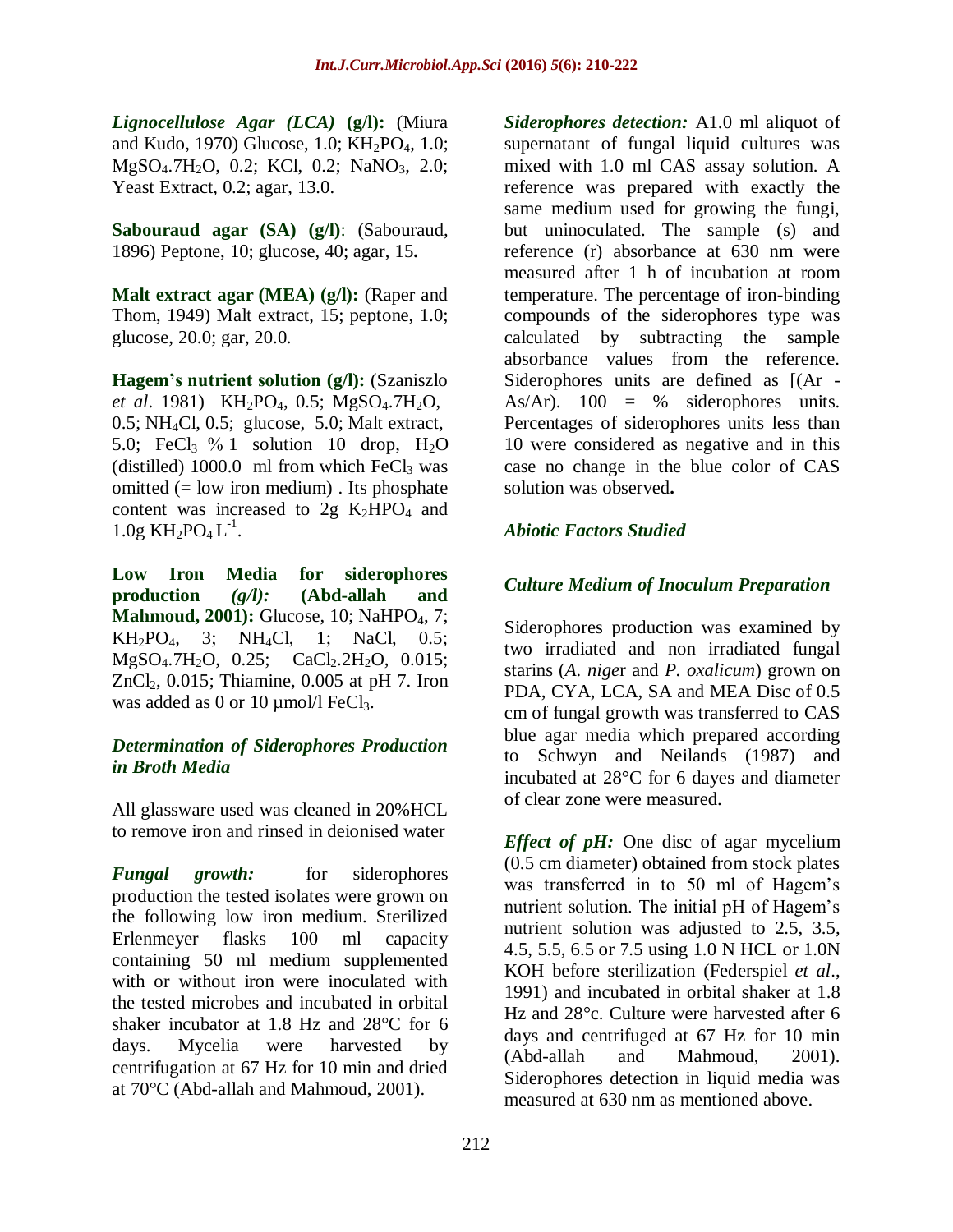*Effect of Temperature*: The effects of temperature on siderophores production were studied by growing fungal cultures at 15, 20, 25, 30, 35, 40 and 45°C in liquid low iron media prepared according to (Abd-allah and Mahmoud, 2001).

*Effect of iron concentration:* To study the effect of iron concentration on siderophores production by the fungal isolates, Malt extract (ME) medium without (control) and with iron  $(2 \text{ and } 4 \text{ mmol } l^{\text{-}1})$  were prepared. One disc of agar mycelium (0.5 cm diameter) obtained from stock plates was transferred in to 50 ml of 2% liquid malt extract (Machuca and Milagres, 2003). Flasks incubated and siderophores detection in liquid media was measured at 630 nm as mentioned above.

*Effect of carbon source:* The following carbon sources were separately added into the base medium (30 g  $\mathbf{l}^{-1}$ ) of CY instead of sucrose to evaluate the effect of carbon source on siderophores production: dextrose, fructose, lactose, galactose or maltose (Zhao *et al*., 2010).

*Effect of nitrogen source:* The following nitrogen sources were separately added into the nitrogen free base medium (equamolecular weights) to evaluate the effect of nitrogen source on siderophores production: peptone, sodium nitrate or ammonium sulfate (Zhao, *et al*., 2010).

## **Results and Discussion**

*Effect of Culture Medium:* It is obvious that siderophores doesn't significantly vary with different culture media when nonirradiated *A. niger* was considered (Fig. 1). To some extent, high siderophores production was induced by using CYA culture media. The irradiated *A. niger* (fig. 1: ii) showed lower values of siderophores

than those of non-irradiated one (fig. 1: i). In this regard, the highest value (3.85) of siderophores was detected with LCA culture media. Either irradiated (fig. 1: iv) or nonirradiated (fig. 1:iii) *P. oxalicum* resulted in lower siderophores values than those recorded with *A. niger*. Likewise *A. niger*, the non-irradiated *P. oxalicum* was superior over irradiated one in siderophores production.

Despite of fungal strains, the overall means of culture media reflected the superiority of SA culture medium on producing siderophores.

*Effect of initial pH:* Generally the highest value of siderophore was achieved at pH 5.5 and pH 4.5 value for *A.niger* and *P. oxalicum*. This holds true with fungal strains either irradiated or not. Siderophores produced by non-irradiated *A. niger* or *P. oxalicum* was gradually increased with increasing pH up to 5.5 and 4.5, respectively (Fig. 2). Irradiated *A. niger* showed siderophores values nearly closed to each other as affected by changes in pH values but resulted in higher siderophores value at the lowest pH value 2.5 (87.24) than those of non-irradiated strain (51.1). Reversible trend was noticed with *P. oxalicum* where non-irrradiated strain induced siderophores values higher than those produced by irradiated strain specially at pH 4.5.

Various organisms evolved active strategies to overcome this lack of iron. These strategies usually contain active exudates which can increase the total soluble iron concentration by several magnitudes (Kraemer, 2004). Typical of these exudates are protons, increasing the solubility by decreasing the pH, reductants, increasing the iron solubility by reduction of insoluble Fe (III) to more soluble Fe (II) and the exudation of chelating agents such as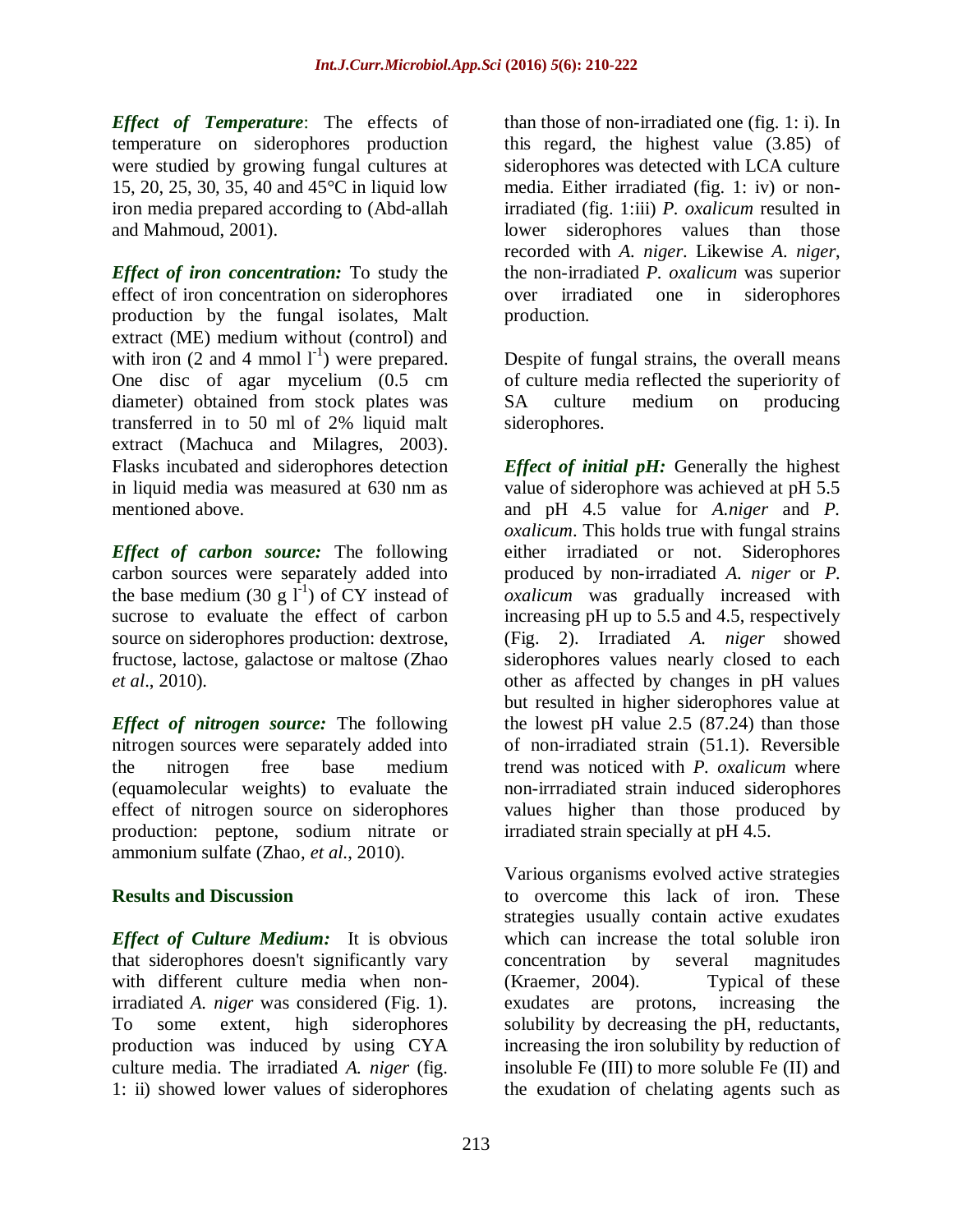organic acids and siderophores which form soluble iron complexes. In this regard, experiments by (Srivastava, *et al*., 2013) were conducted *in vitro* on three strains *Trichoderma* MPPLUNS1, *Trichoderma*  MPPLUNS2 and *Trichoderma* MPPLUNS3, *Trichoderma* MPPLUNS1 was proved efficient strain, which exhibited higher reaction rate during C.A.S. (Chrome Azurol S) Blue Agar assay for qualitative assessment of siderophores production. Best siderophores production has been shown by *Trichoderma* MPPLUNS1 at 1mM concentration of iron and 4.5 pH.

*Effect of Temperature:* Gradual increase in incubation temperature resulted in fluctuated response of fungal strains to siderophores production (Fig.3). The overall means of siderophores reflected no significant difference between irradiated and nonirradiated *A. niger* strains. Non-irradiated *P. oxalicum* surpass the irradiated strain and both of them were superior over *A. niger* strains in siderophores production. As indicted by overall means of incubation temperature, the maximum siderophores production (80.06) was achieved at  $25^{\circ}$ C but lowered at  $15\degree C$  and  $45\degree C$  when grown in chemically defined low iron medium. Bendale *et al*. (2010) also check the influence of temperature on siderophores production by growing *Streptomyces fulvissimus* at various temperatures. At 28 ºC, maximum siderophores production was observed i.e. 93.47 % siderophores units which was little bit lowered at 37 ºC but no siderophores production was induced at 20 ºC and at 44 ºC when grown in chemically defined low iron medium.

*Effect of iron concentration***:** Among environmental factors, iron concentration is the most important that mainly regulates the biosynthesis and secretion of siderophores (De Villegas *et al*., 2002). Since iron

requirements differ for various organisms (Stintzi and Meyer, 1994), it is necessary to investigate the iron requirement of the test strains. Iron concentration in growth medium seems to be effective on siderophores production by irradiated or non irradiated tested fungi (Fig. 4). The influence of exaneously added Fe (III) in standard medium (low iron medium) on siderophores production was observed. In the absence of exogenous iron / less than 2 mmol  $1^{-1}$  irradiated and non irradiated *A*. *niger* produce more Siderophores than irradiated and non irradiated *P. oxalicum.*  While, prescence of 4 mmol  $1<sup>-1</sup>$  in growth medium significantly decrease siderophores production by the tested strains especially in case of non irradiated *A. niger* isolates. The best percentage of siderophores produced by the two different fungal strains was detected with presence of 2 mmol  $l^{-1}$  iron in growth medium. Siderophores production was decreased proportionally with the increase in iron concentration. Iron more than 2 mmol l<sup>-</sup> <sup>1</sup> enhanced the growth of fungus strains but responsible for repression of siderophores production. Increased iron concentration favours growth but represses siderophores production (Meyer, 2000). Similar results have been reported by Bendale *et al.* (2010) for siderophores production by *Streptomyces fulvissimus* ATCC 27431. In deferrated succinate medium (dSSM), siderophore level reached 216.23µg/ml for PRS after 42 h, followed by that in *P. chlororaphis* ATCC 9446 (189.91 µg/ml) and fluorescent *Pseudomonas* spp. GRP3A (66.74 µg/ml). Compared to standard succinate medium (SSM), siderophore levels were lower in standard citrate medium SCM. This was also true for dSCM where the levels were smaller compared to dSSM (Sharma and Johri, 2003). In order to assess the influence of iron concentration on siderophores release, Sharma and Johri (2003) demonstrated that *Pseudomonas* GRP3A strain was used as a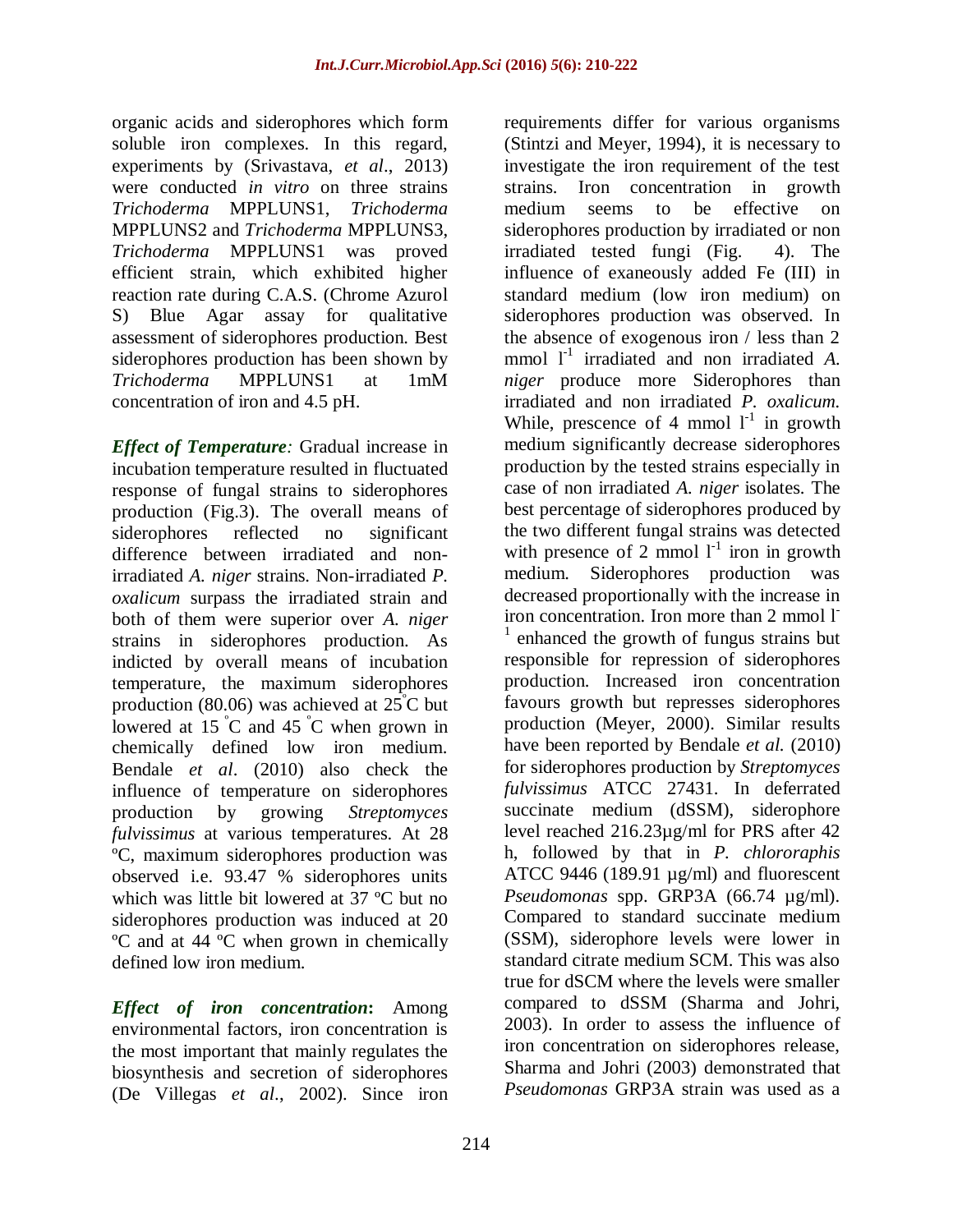model system. They found that gradual increase in iron concentration (0.6, 1.2, 2.4 and 6.0 µM), resulted in decrease of siderophores production. Also, siderophore production was maximum in standard succinate medium SSM after 72 h (51.03 µg/ml) and lowest in SSM supplemented with 6  $\mu$ M Fe (11.98  $\mu$ g/ml).

In deferrated SSM (dSSM), siderophores production increased in comparison to SSM. However, with gradual increase in iron supplementation  $(0.6-2.4 \mu M)$  Fe<sup>3+</sup>), The siderophores production declined in a manner similar to SSM. Lowest siderophore level was recorded at 6.0  $\mu$ M Fe<sup>3+</sup> (19.59) µg/ml) and maximum in normal dSSM (74.81 µg/ml). Generally, the above results are consisted with our data. In *vitro*  condition, results obtained by Srivastava *et al*. (2013) the radial growth of *Trichoderma*  MPPLUNS 1 was observed in mm/day. Same methodology was followed in respect of iron requirement of micro-organisms. In iron deficient conditions, *Trichoderma*  MPPLUNS 1 has demonstrated higher reaction rate at 1mM iron concentration which was lowest among all provided iron doses. This was also proved in context of *Pseudomonas, Nurospora crassa, Fusarium dimerum* and *Mucor* sp, siderophores production as reported by (Dave and Dube, 2000).

*Effect of different carbon source:* Data presented in (Fig. 5) notified that carbon source play an important role that affects siderophores production by fungal strains either exposed to radiation or not. The effect of irradiation of *A. niger* on siderophores production was fluctuated according to carbon sources. For example, irradiated *A. niger* resulted in higher sidrophores production than the non-irradiated one when

sucrose was applied while reversible was detected with dextrose source. Use of lactose, and maltose didn't reflects significant difference in siderophore production between irradiated and nonirradiated *A. niger* strains. Irradiated *P. oxalicum* showed higher response to carbon sources than the non-irradiated strain in growth medium. Like that of *A. niger*, *P. oxalicum* resulted in the highest siderophores with sucrose source.

Different sources of carbon and fungal strains at several incubation times were examined earlier (Sharma and Johri, 2003). They found that deferration of growth media resulted in increased siderophore production and lower growth, irrespective of carbon source.

*Effect of different nitrogen source*: The overall means of different nitrogen sources in the growth medium were nearly closed to each other. Considering the irradiation effect, the overall means indicated the superiority of irradiated strains over the nonirradiated one. In the same time, there was no significant difference in siderophores production between *A. niger* and *P. oxalicum* strains. Nitrogen is one of the major components of important cellular elements including proteins, nucleic acid and cell wall. Amino acids are particularly good sources of nitrogen, generally inducing an increased growth rate. Glutamic acid as the sole source of carbon and nitrogen has been reported to improve the production of siderophores (Casida, 1992). Bultreys and Gheysen (2000) have reported high siderophores production in strains of *P. syringae* with all the 20 amino acids when used as the sole source of both carbon and nitrogen.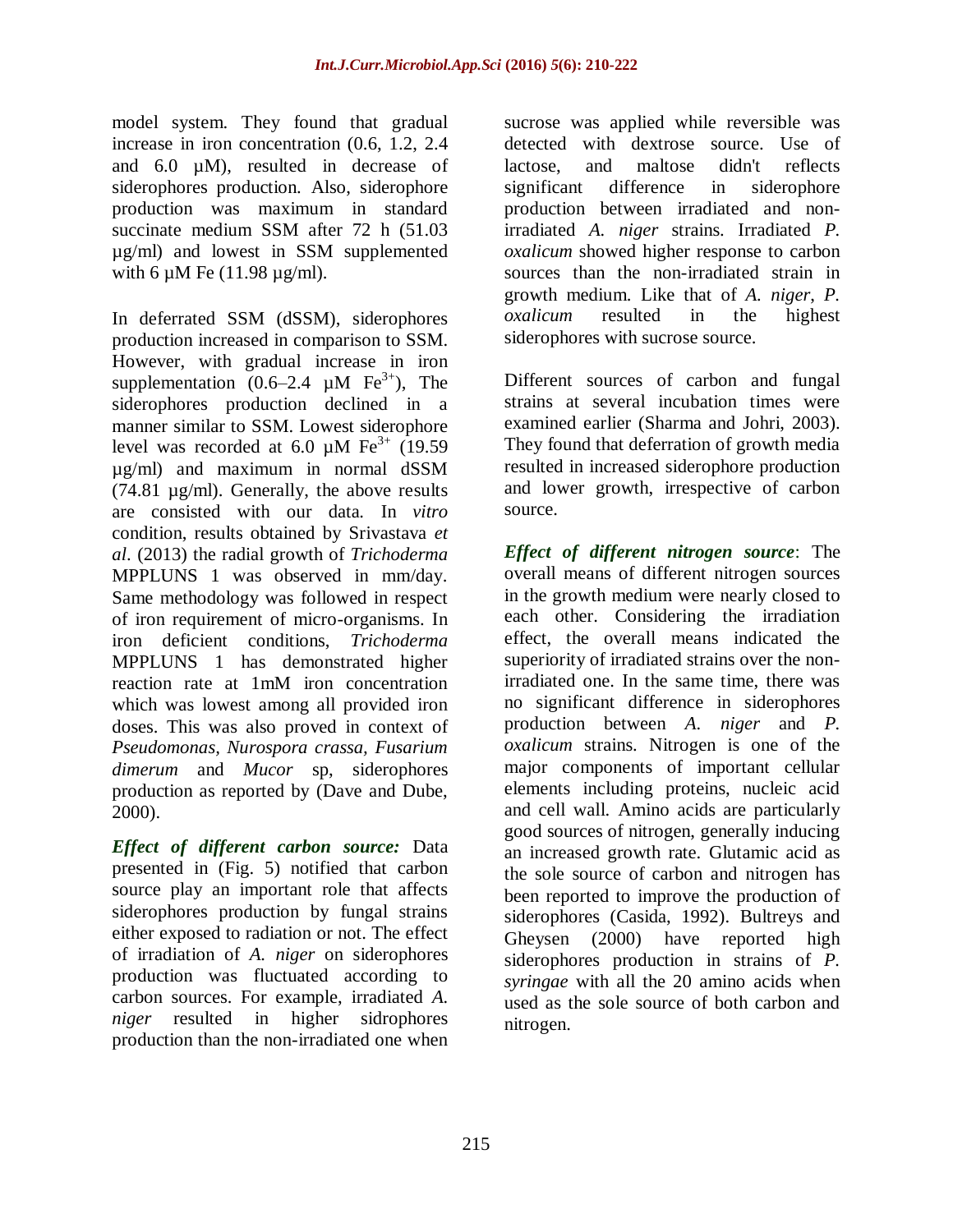**Fig.1** Siderophores on CAS medium by 0.5 cm discs of *A. niger* and *P. oxalicum* on the tested media.

i: *A. niger*, ii: *A. niger*(irr), iii: *P. oxalicum*, iv: *P. oxalicum*(irr). a,b,c,d: disc of four strains growing on five different media as following:- a: on LCA medium, b: on PDA medium, c: on CYA medium, d: on SA medium, e: on ME medium





**Figure 1. Effect of culture media on siderophore produced by irradiated and non-irradiated fungi**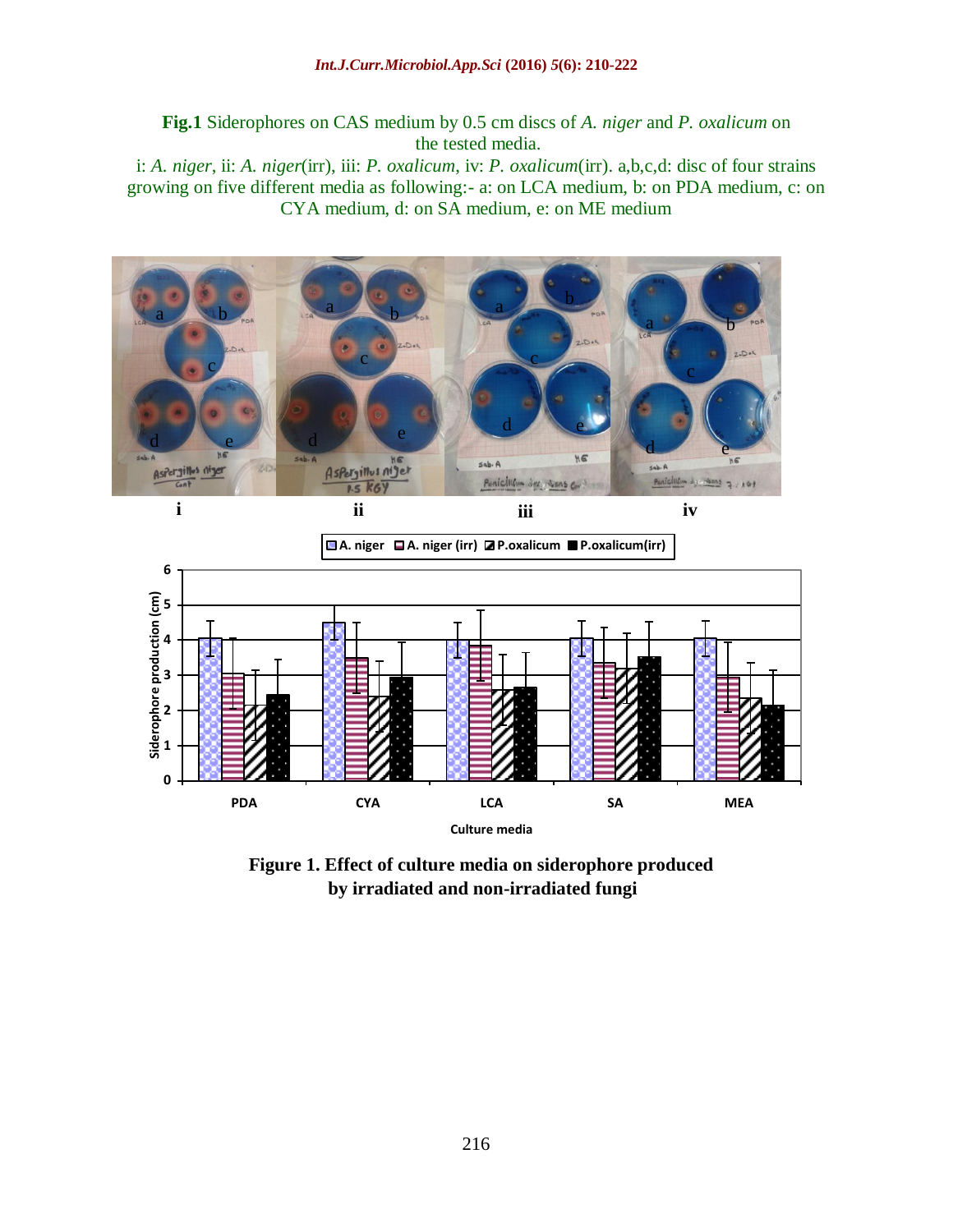

**and non-irradiated fungi**



**Figure 3. Effect of temperature on siderophore produced by irradiated and non-irradiated fungi**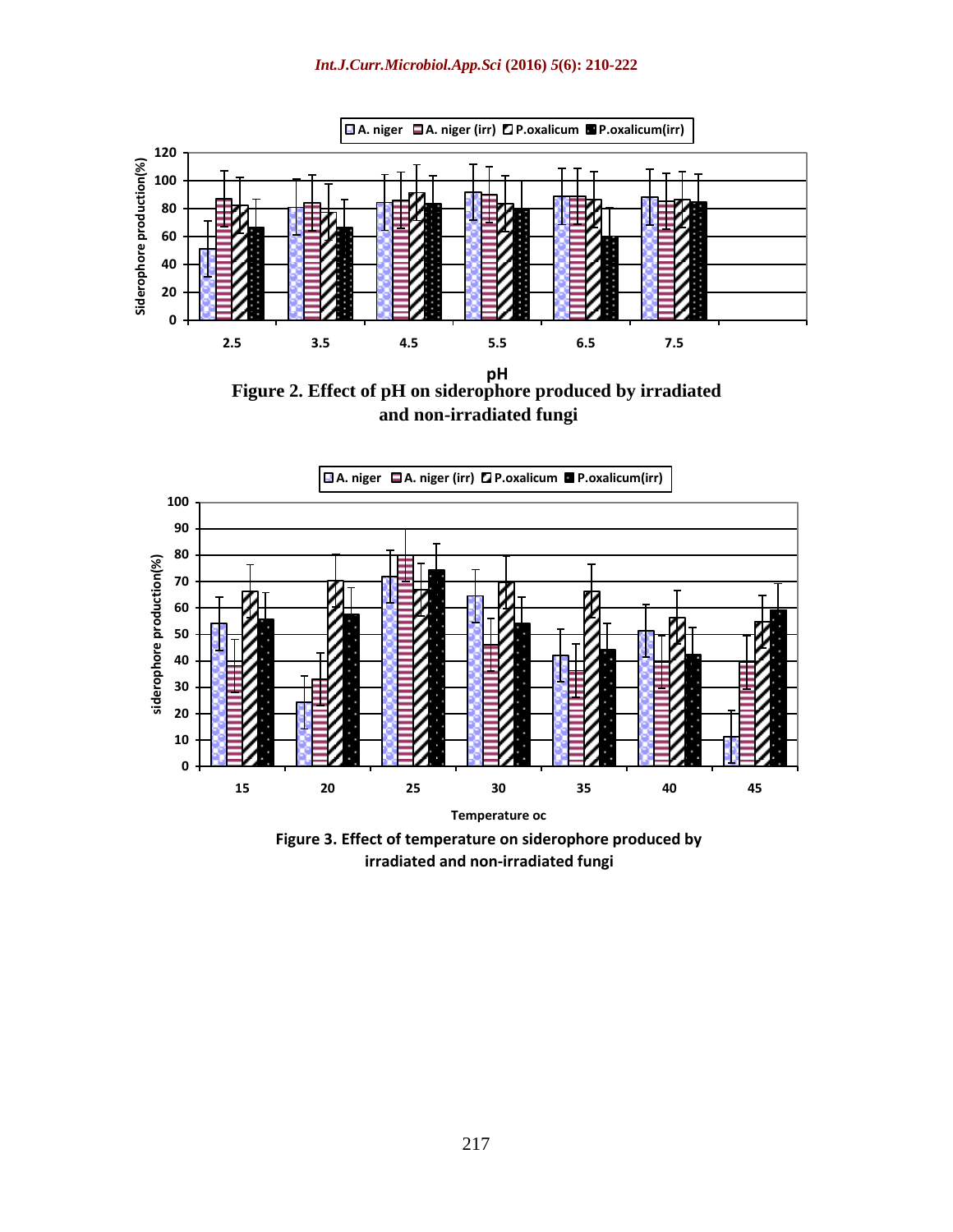#### *Int.J.Curr.Microbiol.App.Sci* **(2016)** *5***(6): 210-222**



**Figure 4. Effect of iron concentration on siderophore produced by irradiated and non- Iron conc**



**Figure 5. Effect of carbon sources on siderophore produced Carbon source by irradiated and non-irradiated fungi**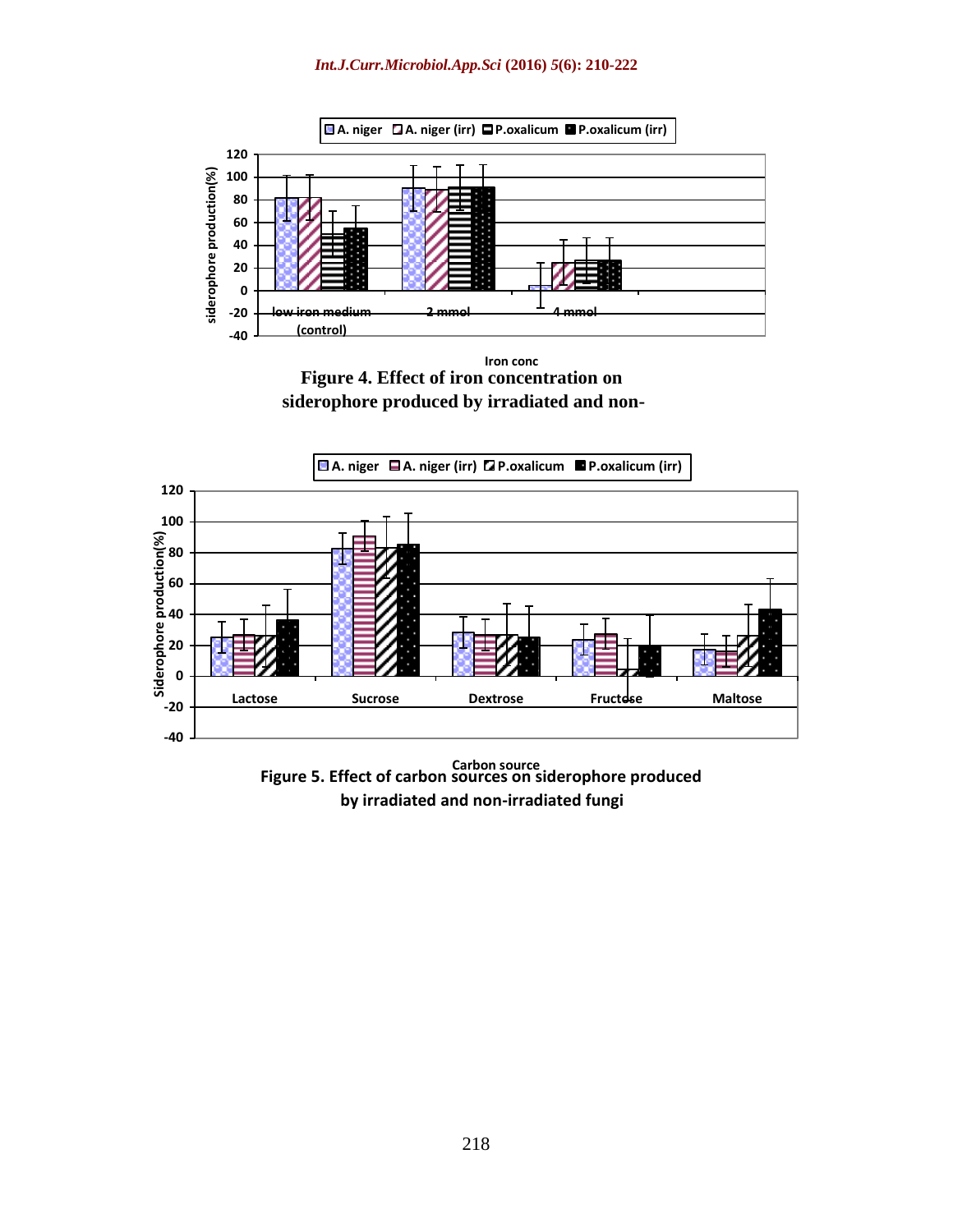

**irradiated and non-irradiated fungi**

Solid and liquid culture media containing asparagine are reported to be highly effective for the induced production of siderophores by strains of *P. syringae*  (Bultreys and Gheysen, 2000). This amino acid is usually combined with sucrose in the medium known as sucrose-asparagine (SA) for the production of siderophores in *Pseudomonas* (Laine *et al*., 1996).

In conclusion, siderophores production was significantly affected by iron concentration in medium. Sources of carbon and nitrogen in culture media have a remarkable role in increasing siderophores production. In the same time, the best values of siderophores productions were achieved at pH 5.5, 4.5 and 25°C temperature. Both fungal strains have a meaningful potential in producing siderophores. These fungi were affected, to some extent, by irradiation process.

#### **References**

Alloway, B.J. 2008. Zinc in soils and crop nutrition. Second edition, published by ZA and IFA, Brussels, Belgium

and Paris, France.

- Anonymous. 2013. Biostimulants market By Active Ingredients, Applications, Crop Types & Geography-Global Trends & Forecasts to 2018. Marketsandmarkets[.http://www.](http://www/)mar ketsandmarkets.com/MarketReports /biostimulantmarket-1081.html?gclid=CJfhh9TvorgCFc U5QgodkTMApw
- Bashan,Y., Holguin, G. 1998. Proposal for division of plant growth promoting rhizobacteria into two classifications: biocontrol- PGPB (Plant growth-promoting bacteria) and PGPB. *Soil Biol. Biochem.,* 30: 1225–1228.
- Bendale, M.S., Chaudhari, B.L., Chincholkar, B.S. 2010. Influence of Environmental Factors on siderophore production by *Streptomyces fulvissimus* ATCC 27431[.Pharmainfo.net](http://www.pharmainfo.net/) 16: 36.
- Boukhalfa, H., Crumbliss, A.L. 2002. Chemical aspects of siderophore mediated transport, *Bio Metals*, 15: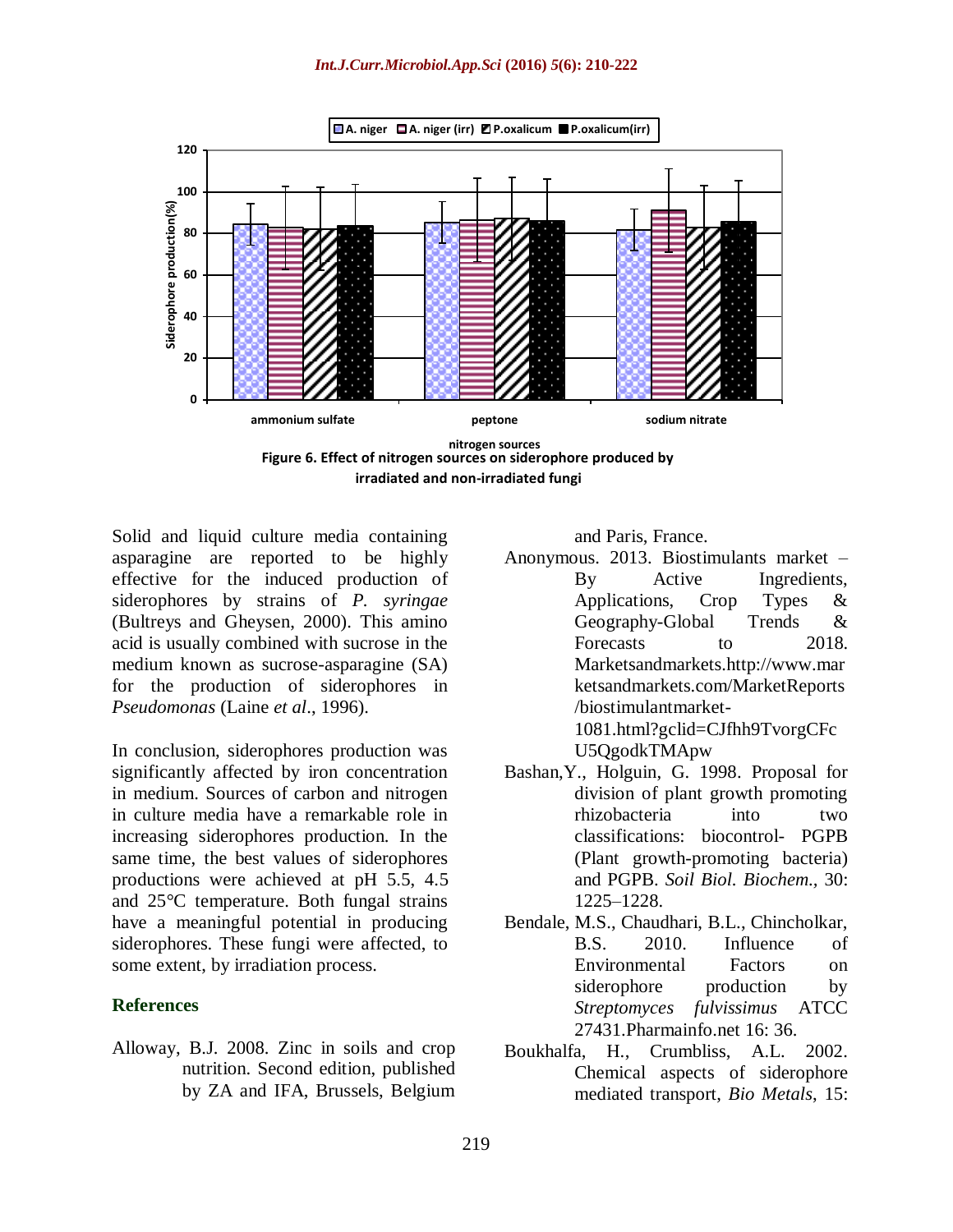325-339.

- Bultreys, A., Gheysen, D. 2000. Production and comparison of peptide siderophores from strains of distantly related pathovars of *Pseudomonas syringae* and *Pseudomonas viridiflava* LMG2352. *Appl. Environ. Microbiol., 66:* 325–331.
- Casida, L.E. Jr. 1992. Competitive ability and survival in soil of *Pseudomonas*  strain 679-2a dominant, nonobligate bacterial predator of bacteria. *Appl. Environ. Microbiol., 58:* 32–37.
- Crosa, J.H., Walsh, C.T. 2002. Genetics and assembly line enzymology of siderophore biosynthesis in bacteria. *Microbiol. Mol. Biol. R.,* 66(2): 223-249.
- Czapek, F. 1902–1903. Untersnehengen uber die Stiekstoff qewinnung und Eiweisseikdung der pflonzen Beitr. *Chem. Physiol. U. Pathol.,* 1: 540- 560; 3: 47-66.
- De Villegas, M.E.D., Villa, P., Frias, A. 2002. Evaluation of the siderophores production by *Pseudomonas aeruginosa PSS*. . *Rev. Latinoam. Microbiol.,* 44(3-4): 112-117.
- Dimkpa, C.O., Merten, D., Svatoš, A., Büchel, G., Kothe, E. 2009. Metalinduced oxidative stress impacting plant growth in contaminated soil is alleviated by microbial siderophores. *Soil Biol. Biochem.,*  41(1): 154-162.
- Dox, A.W. 1910. The Extracellular Enzymes of *Penicillium* and *Aspergillus* with special references to These of *P. amenberte.* U.S. Dept. *Agri. Bur. Anim .Ind. Bull.,* 170.
- Federspiel, A., Schuler, R., Haselwadter, K. 1991. Effect of pH, L-Ornithine and L-Proline on hydroxamate siderophore production by

Hymenoscyphus ericae, atypical ericoid mycorrhizal fungus. *Plant and soil,* 130: 259-261.

- Hayat, R., Ali, S., Amara, U., Khalid, R., Ahmed, I. 2010. Soil beneficial bacteria and their role in plant growth promotion: a review. *Ann. Microbiol.,* 60: 579–598.
- Jeong, J., Connolly, E.L. 2009. Iron uptake mechanisms in plants: functions of the FRO family of ferric reductases. *Plant Sci*., 176: 709–714.
- Jeong, J., Guerinot, M.L. 2009. Homing in on iron homeostasis in plants, Trends. *Plant Sci.*, 14(5): 280-285.
- Kim, S.A., Guerinot, M.L. 2007. Mining iron: iron uptake and transport in plants, *FEBS Lett.,* 581: 2273-2280.
- Kraemer, S.M. 2004. Iron oxide dissolution and solubility in the presence of siderophores. *Aquatic Sci.,* 66: 3-18.
- Laine, M.H., Karwoski, M.T., Raaska, L., Mattila-Sandholm, T. 1996. Antimicrobial activity of *Pseudomonas* spp. against food poisoning bacteria and moulds. *Letters in Applied Microbiol., 22,*  214–218.
- Leslie, J.F., Summerell, B.A. 2006. Techniques and methods In 'Fusarium Laboratory Manual'. Black Well publishing Ltd. Oxford, U.K. pp. 7-8.
- Lucena, C., Romera, F.J., Rojas, C.L., Garcia, M.J., Alcantara, E., Perez-Vicente, R. 2007. Bicarbonate blocks the expression of several genes involved in the physiological responses to Fe deficiency of Strategy I plants. *Funct. Plant Biol.,* 34: 1002–1009.
- Machuca, A., Milagres. A.M.F. 2003. Use of CAS-agar plate modified to study the effect of different variables on the siderophore production by Aspergillus. *Letters in Appl.*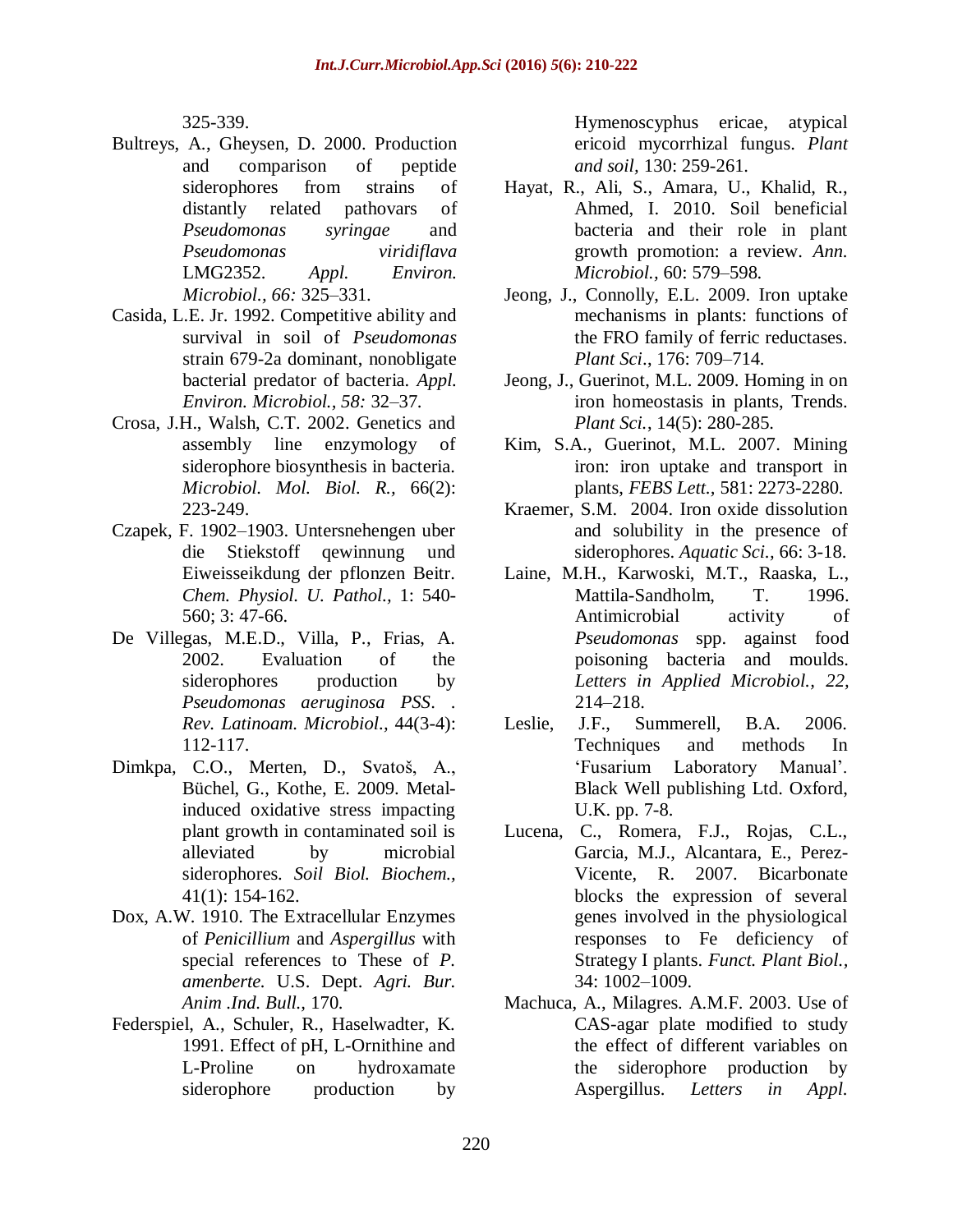*Microbiol.,* 36: 177–181.

- Mengel, K., Kirkby, E. A., Kosegarten, H., Appel, T. 2001. Iron, In Principles of Plant Nutrition. Kluwer Academic Publishers, Dordrecht, *The Netherlands,* pp. 553-571.
- Meyer, J.M. 2000. Pyoverdines: pigments, siderophores and potential taxonomic markers of fluorescent Pseudomonas species. *Arch. Microbiol.,* 174: 135–142.
- Miura, K., Kudo, M.Y. 1970. An agarmedium for aquatic hyphomycetes. *Trans. Mycol. Soc. Jpn.,* 11: 116- 118.
- Modess, O. 1941. Zur kenntnis der Mykorrhizabildner von kiefer and fichte. *Symbolae Bot. Upsalieneses,* 5(1): 1-146.
- Mousavi, S.R. 2011. Zinc in crop production and interaction with phosphorus. *Australian J. Basic and Appl. Sci.,* 5(9): 1503-1509.
- Mousavi, S.R., Galavi, M., and Ahmadvand, G. 2007. Effect of zinc and manganese foliar application on yield, quality and enrichment on potato (Solanum tuberosum L.). *Asian J. Plant Sci.,* 6: 1256-1260.
- Mousavi, S.R., Shahsavari, M., Rezaei, M. 2011. A general overview on manganese (Mn) importance for crops production. *Australian J. Basic and Appl. Sci.,* 5(9): 1799- 1803.
- Ong, S.A., Neilands, J.B. 1979. Siderophores in microbially processed cheese. *J. Agric. Food Chem.,* 27: 990-995.
- Onions, A.H.S., Allsopp, D., Eggins, H.O.W. 1981. Smith's Introduction to Industrial Mycology. 7th Ed. Edward Arnold, London.
- Pérez-Miranda, S., Cabirol, N., George-Téllez, R., Zamudio-Rivera, L.S., Fernández, F.J. 2007. O-CAS, a fast and universal method for

siderophore detection. *J. Microbiol. Meth.,* 70(1): 127-131.

- Pestana, M., Varennes, A. and Faria, E. A. 2003. Diagnosis and correction of iron chlorosis in fruit trees: A review, *J. Food Agric. Environ.,* 1: 46-51.
- Poole, K., McKay, G.A. 2003. Iron acquisition and its control in Pseudomonas aeruginosa: Many roads lead to Rome. *Frontiers in Biosci.,* 8: D661-D686.
- Raper, k., Thom, C. 1949. A Manual of the Penicillia. London. Bailliere. Tindall and Cox. pp. 200.
- Sabouraud, R. 1896. Recherche des milieux de culture propres a la différenciation des espèces trichophytiques a grosse spore, p. 49–55. In Les trichophyties humaines. Masson et Cie, Paris, France.
- Schwyn, B., Neilands, J.B. 1987. Universal chemical assay for the detection and determination of siderophores. *Anal. Biochem.,* 160(1): 47-56.
- Sharma A., Johri, B.N. 2003. Growth promoting influence of siderophoreproducing Pseudomonas strains GRP3A and PRS, in maize (Zea mays L.) under iron limiting conditions. *Microbiol. Res.,* 158: 243–248.
- Shin, S.H., Lim, Y., Lee, S.E., Yang, N.W., Rhee, J.H. 2001. CAS agar diffusion assay for the measurement of siderophores in biological fluids. *J. Microbiol. Meth.,* 44(1): 89-95.
- Srivastava, P.M., Tiwari, R., Sharma, N. 2013. Effect of different cultural variables on siderophores produced by *Trichoderma* spp. *Int. J. Adv. Res.,* Volume 1, Issue 7, 1-6.
- Stintzi, A., Meyer, J.M. 1994. Search for siderophores in microorganism. Invited Lecture, Proc. Association